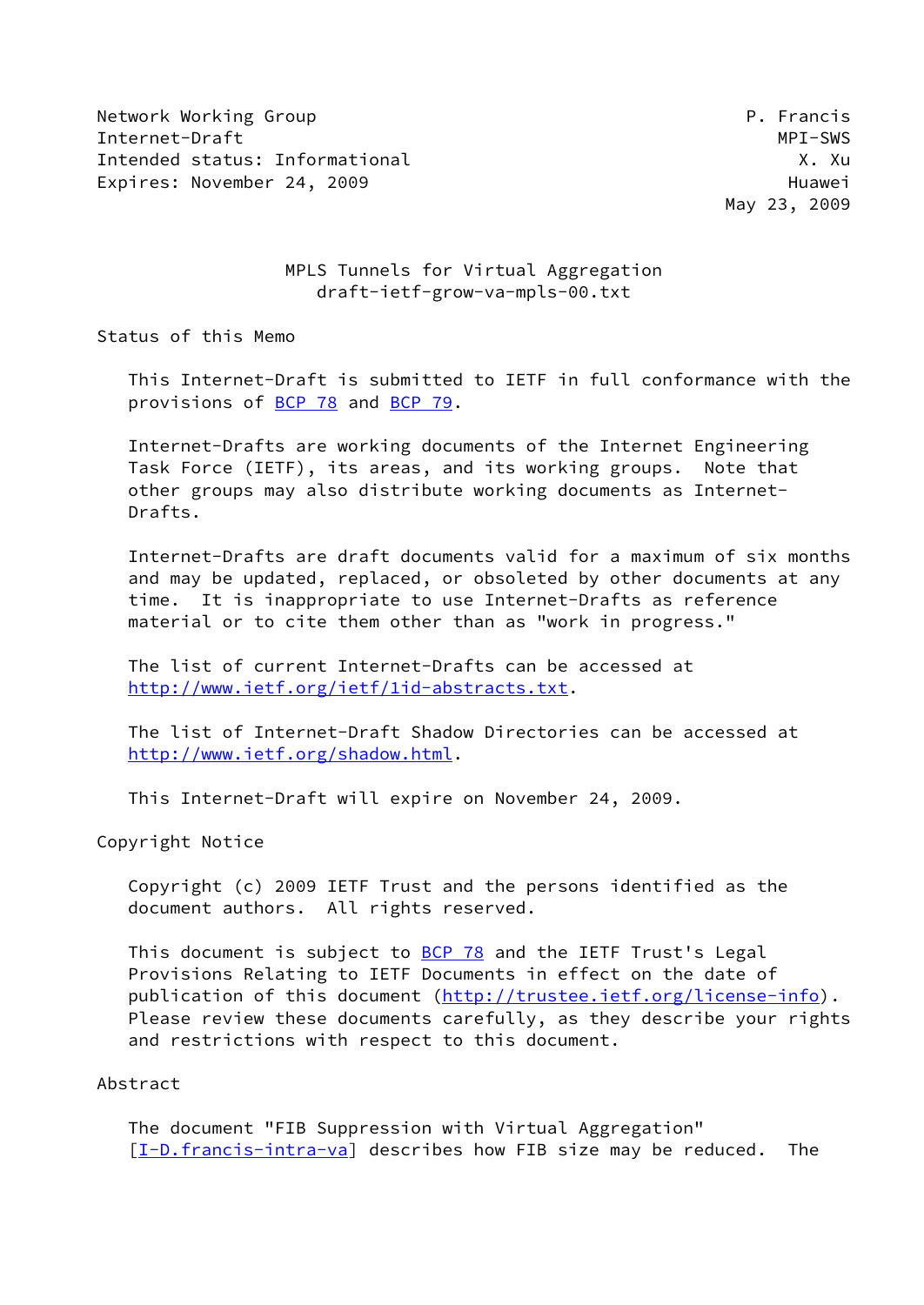# Internet-Draft **VA MPLS Tunnels** May 2009

 latest revision of that draft refers generically to tunnels, and leaves it to other documents to define the usage and signaling methods for specific tunnel types. This document provides those definitions for MPLS Label Switched Paths (LSP), without tag stacking.

## Table of Contents

| 1. Introduction $\ldots \ldots \ldots \ldots \ldots \ldots \ldots \ldots \ldots \ldots$ |
|-----------------------------------------------------------------------------------------|
|                                                                                         |
| 1.2. Changes from Previous Versions 3                                                   |
|                                                                                         |
| $\underline{3}$ . Tunneling Specification for MPLS 4                                    |
|                                                                                         |
|                                                                                         |
|                                                                                         |
|                                                                                         |
|                                                                                         |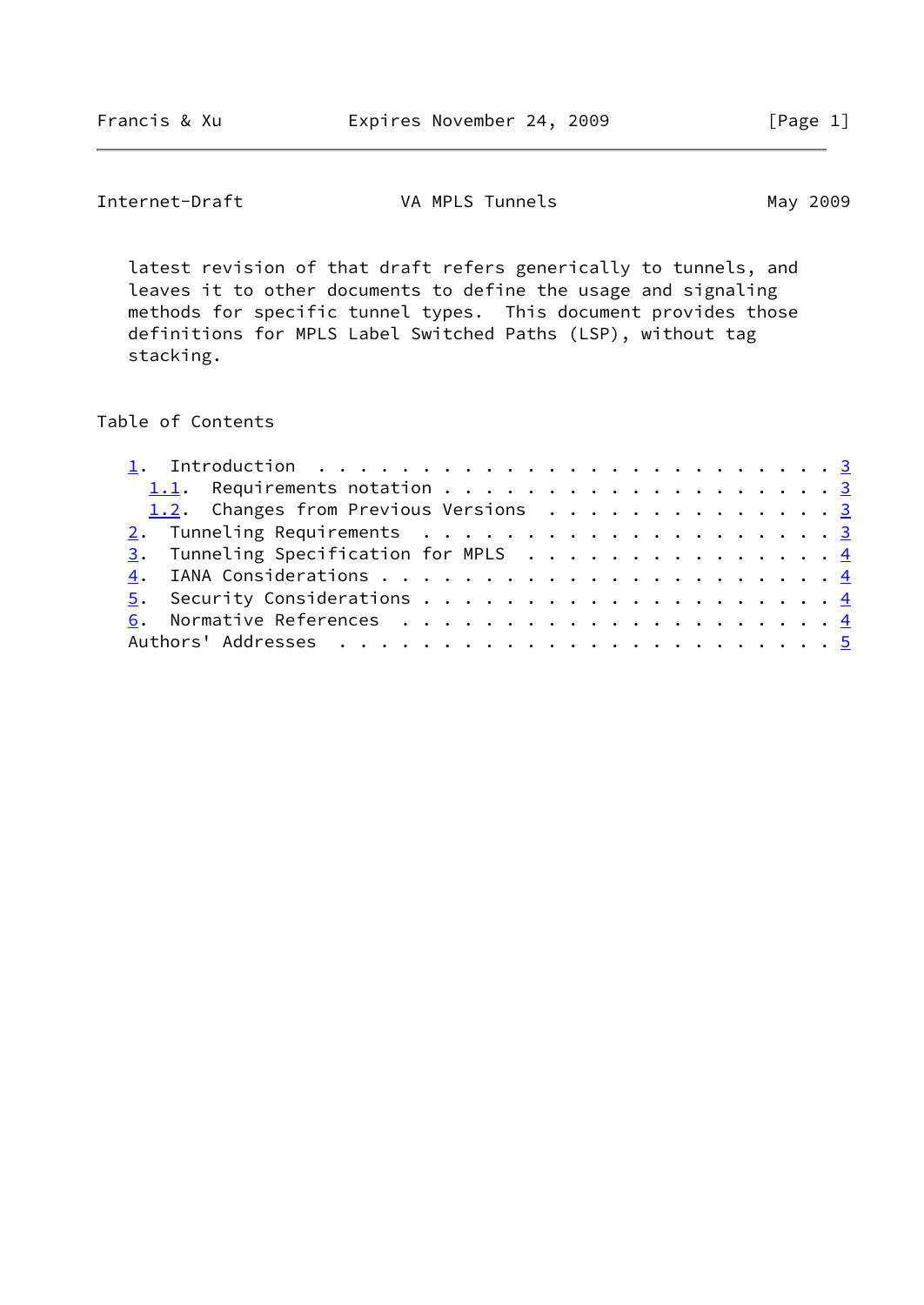Francis & Xu **Expires November 24, 2009** [Page 2]

<span id="page-2-1"></span>

Internet-Draft **VA MPLS Tunnels** May 2009

#### <span id="page-2-0"></span>[1](#page-2-0). Introduction

 This document specifies how to use and signal the tunnels required by [\[I-D.francis-intra-va](#page-4-0)], "FIB Suppression with Virtual Aggregation", for MPLS. This document is limited to MPLS without tag stacking. This document adopts the terminology of  $[I-D.francis-intra-va]$  $[I-D.francis-intra-va]$ . This document covers the behavior for both VA routers and legacy routers.

<span id="page-2-2"></span>[1.1](#page-2-2). Requirements notation

 The key words "must", "must NOT", "REQUIRED", "SHALL", "SHALL NOT", "SHOULD", "SHOULD NOT", "RECOMMENDED", "MAY", and "OPTIONAL" in this document are to be interpreted as described in [\[RFC2119](https://datatracker.ietf.org/doc/pdf/rfc2119)].

<span id="page-2-3"></span>[1.2](#page-2-3). Changes from Previous Versions

 This document was previously published as [draft-francis-va-tunnels-mpls-00](https://datatracker.ietf.org/doc/pdf/draft-francis-va-tunnels-mpls-00). No substantive changes were made from that revision.

<span id="page-2-4"></span>[2](#page-2-4). Tunneling Requirements

According to  $[\underline{I-D.francis-intra-va}]$ , VA has the following tunnelrelated requirements. The requirement numbers here  $(R1 - R5)$  are cited by  $[I-D.francis-intra-va]$  $[I-D.francis-intra-va]$ .

- R1: Legacy routers and APRs must be able to detunnel packets addressed to themselves at their BGP NEXT\_HOP address. They must be able to signal the tunnel information needed by other routers to initiate these tunneled packets.
- R2: Border VA routers must be able to detunnel packets targeted to neighboring remote ASBRs. They must be able to forward these packets to the targeted remote ASBR without doing a FIB lookup. They must be able to signal the tunnel information needed by other routers to initiate these tunneled packets.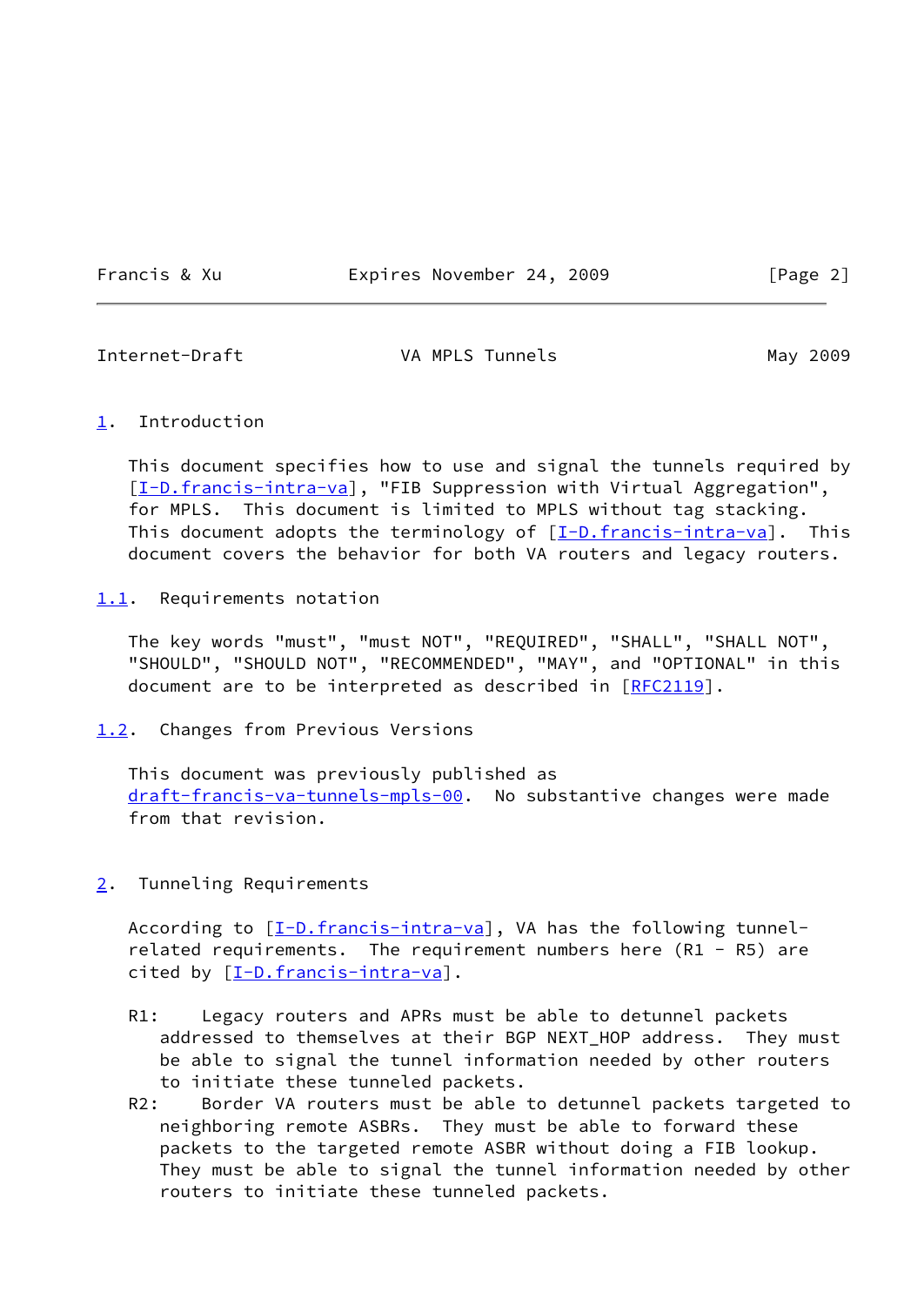- R3: VA routers must be able to initiate tunneled packets targeted to any BGP NEXT\_HOP address (i.e. those for APRs, legacy routers, or remote ASBRs).
- R4: Legacy routers may optionally be able to initiate tunneled packets targeted to any BGP NEXT\_HOP address (i.e. those for APRs, legacy routers, or remote ASBRs). The MPLS tunnels defined in this document allow this capability.
- R5: All routers must be able to forward all tunneled packets.

Francis & Xu **Expires November 24, 2009** [Page 3]

<span id="page-3-1"></span>Internet-Draft VA MPLS Tunnels May 2009

<span id="page-3-0"></span>[3](#page-3-0). Tunneling Specification for MPLS

 VA utilizes a straight-forward application of MPLS. The tunnels are MPLS Label Switched Paths (LSP), and are signaled using either the Label Distribution Protocol (LDP) [[RFC5036](https://datatracker.ietf.org/doc/pdf/rfc5036)]. (Note that usage of RSVP-TE [\[RFC3209](https://datatracker.ietf.org/doc/pdf/rfc3209)] to signal these tunnels, in particular the scalability of configuring so many tunnels, is for further study.) All routers (VA and legacy alike) must run LDP, as required by R5. A legacy router that cannot run LDP and initiate LSPs terminating at itself cannot participate in a VA domain.

 Requirements R1 and R2 require that routers initiate tunnels. This is done by importing the full BGP NEXT\_HOP address (/32 if IPv4, /128 if IPv6) into the IGP (i.e. OSPF [[RFC2328](https://datatracker.ietf.org/doc/pdf/rfc2328)]), and initiating Downstream Unsolicited tunnels to all IGP neighbors with the full BGP NEXT\_HOP address as the Forwarding Equivalence Class (FEC).

 Note that in the case of requirement R2, the BGP NEXT\_HOP address is that of the remote ASBR, not that of the router that is initiating the LSP (i.e. the local ASBR VA router). Strictly speaking, this is non-standard behavior---normally it is the router owning the FEC address that initiates signaling. Nevertheless routers can employ existing Penultimate Hop Popping (PHP) mechanisms in the data plane for forwarding packets to remote ASBRs.

 Requirements R3 and R4 should naturally be satisfied through normal MPLS usage. In other words, the LSP to the BGP NEXT\_HOP address should automatically be the preferred method to routing the packet towards the BGP NEXT\_HOP address.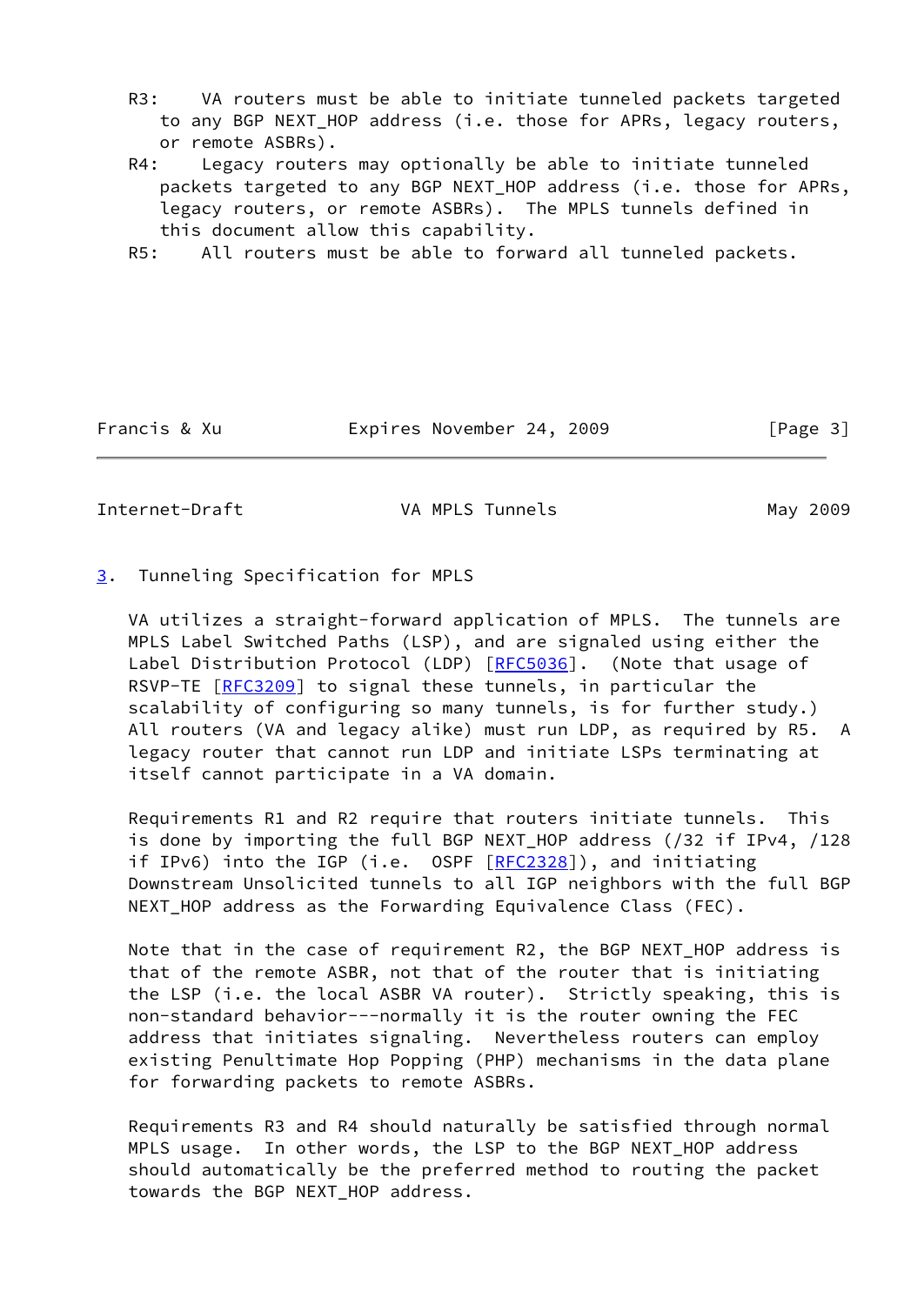<span id="page-4-1"></span>[4](#page-4-1). IANA Considerations

There are no IANA considerations.

<span id="page-4-2"></span>[5](#page-4-2). Security Considerations

 Because this document describes a (near) standard application of intra-domain MPLS, there are no new security considerations beyond those already described in  $[I-D.francis-intra-va]$  $[I-D.francis-intra-va]$ .

<span id="page-4-3"></span>[6](#page-4-3). Normative References

<span id="page-4-0"></span> [I-D.francis-intra-va] Francis, P., Xu, X., Ballani, H., Jen, D., Raszuk, R., and L. Zhang, "FIB Suppression with Virtual Aggregation",

| Francis & Xu |  | Expires November 24, 2009 |  | [Page 4] |
|--------------|--|---------------------------|--|----------|
|--------------|--|---------------------------|--|----------|

<span id="page-4-4"></span>Internet-Draft **VA MPLS Tunnels** May 2009

[draft-francis-intra-va-01](https://datatracker.ietf.org/doc/pdf/draft-francis-intra-va-01) (work in progress), April 2009.

- [RFC2119] Bradner, S., "Key words for use in RFCs to Indicate Requirement Levels", [BCP 14](https://datatracker.ietf.org/doc/pdf/bcp14), [RFC 2119](https://datatracker.ietf.org/doc/pdf/rfc2119), March 1997.
- [RFC2328] Moy, J., "OSPF Version 2", STD 54, [RFC 2328](https://datatracker.ietf.org/doc/pdf/rfc2328), April 1998.
- [RFC3209] Awduche, D., Berger, L., Gan, D., Li, T., Srinivasan, V., and G. Swallow, "RSVP-TE: Extensions to RSVP for LSP Tunnels", [RFC 3209](https://datatracker.ietf.org/doc/pdf/rfc3209), December 2001.
- [RFC5036] Andersson, L., Minei, I., and B. Thomas, "LDP Specification", [RFC 5036,](https://datatracker.ietf.org/doc/pdf/rfc5036) October 2007.

Authors' Addresses

 Paul Francis Max Planck Institute for Software Systems Gottlieb-Daimler-Strasse Kaiserslautern 67633 Germany